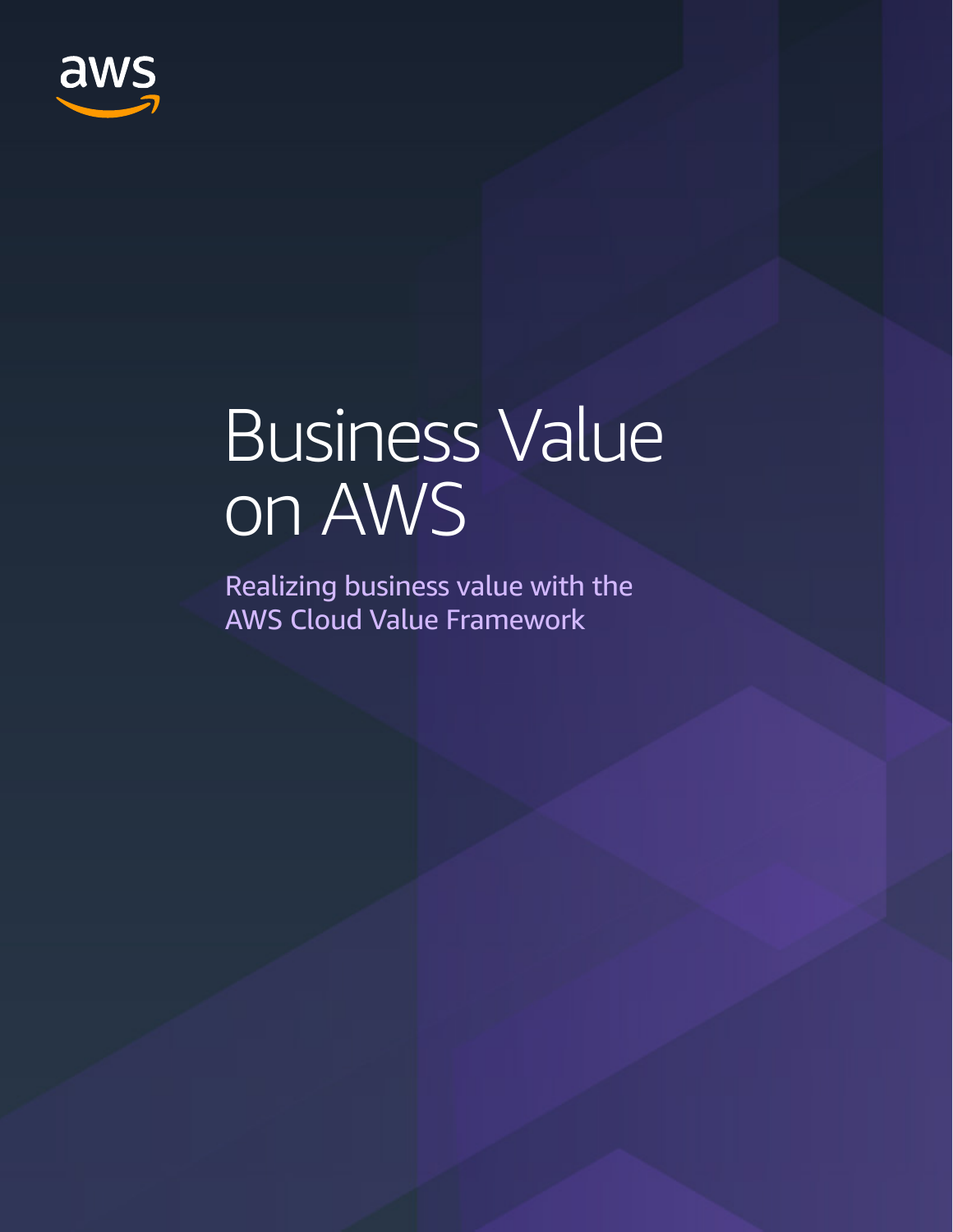## **Notices**

This document is provided for informational purposes only. It represents AWS's current product offerings and practices as of the date of issue of this document, which are subject to change without notice. Customers are responsible for making their own independent assessment of the information in this document and any use of AWS's products or services, each of which is provided "as is" without warranty of any kind, whether express or implied. This document does not create any warranties, representations, contractual commitments, conditions or assurances from AWS, its affiliates, suppliers or licensors. The responsibilities and liabilities of AWS to its customers are controlled by AWS agreements, and this document is not part of, nor does it modify, any agreement between AWS and its customers.

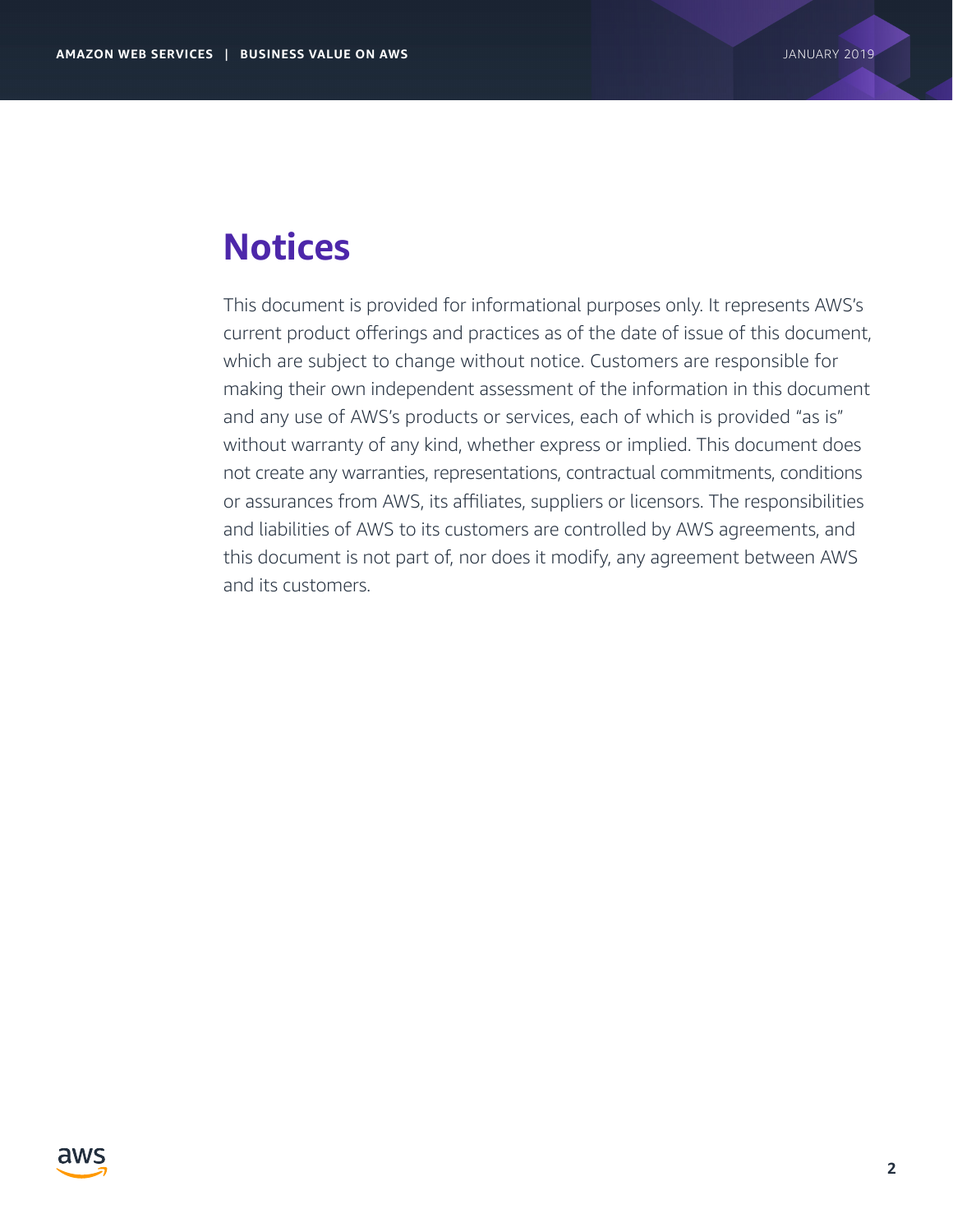# **Introduction**

The Cloud Value Framework enables organizations to build a comprehensive business case for cloud computing by measuring and tracking progress against four key dimensions of value. AWS Cloud Economics developed the Cloud Value Framework by working with more than 100 enterprise AWS customers and analyzing over [1,000 public AWS case studies](https://aws.amazon.com/solutions/case-studies/all/).

The results show four main areas in which AWS customers are realizing business value by moving to cloud computing:

- 1. Cost Savings
- 2. Staff Productivity
- 3. Operational Resilience
- 4. Business Agility

This whitepaper provides an overview of how the cloud is transforming business and an analysis of the four aspects of the Cloud Value Framework listed above.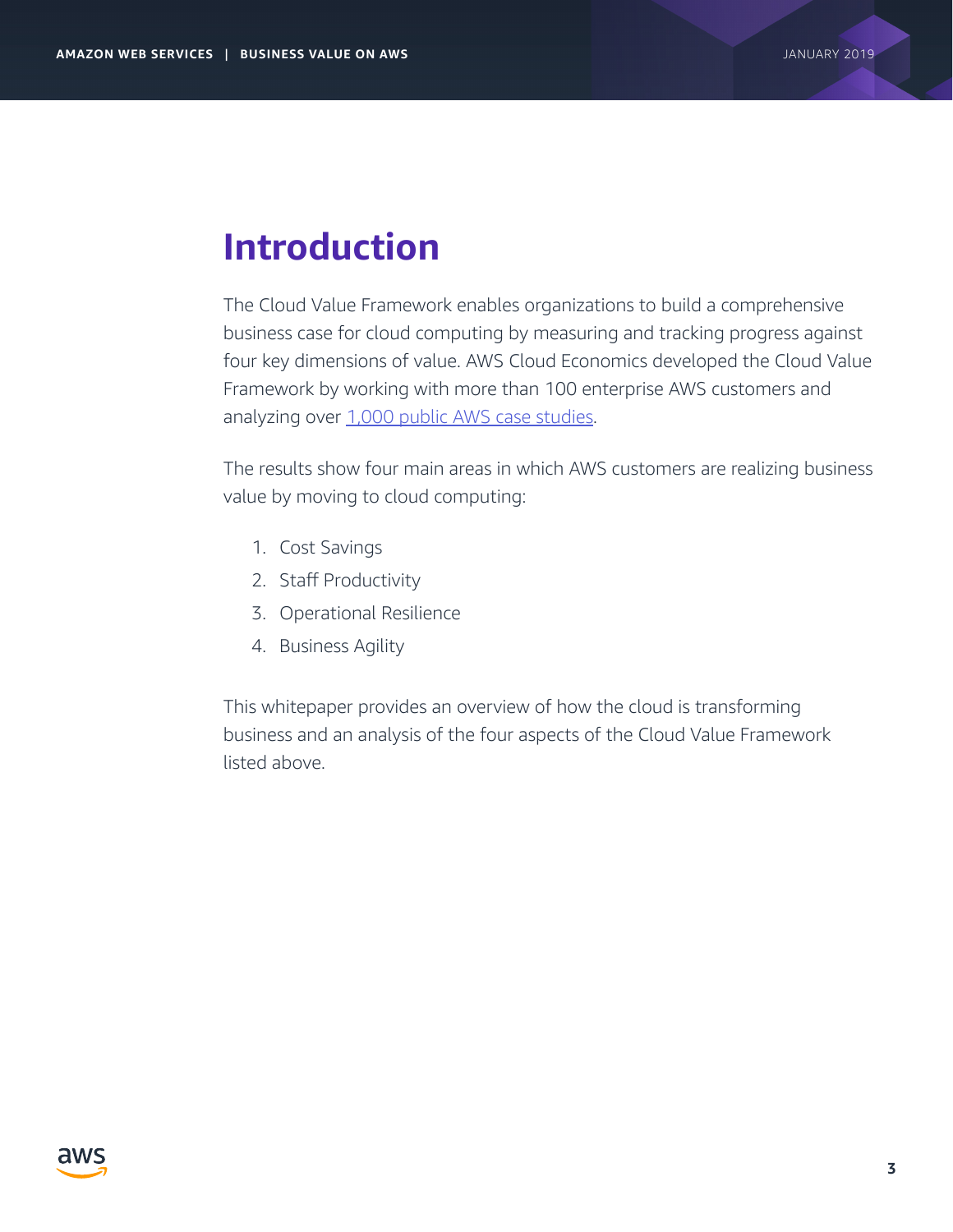## **Understanding Cloud Computing**

To understand the transformative power of cloud computing, consider how the power-grid revolution modernized manufacturing. Before the development of widespread electrical utilities, companies had to buy and run their own generators for electrical power to operate their machines. This required significant capital expenditure (CapEx) upfront, as well as ongoing repair, maintenance, and replacement costs. Perhaps most importantly, it made companies less resilient, agile, and productive.

Eventually, utilities began producing electricity centrally and selling it to businesses through the power grid. Not only could businesses reduce costs and CapEx using utility-provided power, but they could also focus their energy and investment on improving product quality, developing better manufacturing processes, and better serving their customers.

Now, fast-forward to the computing revolution of the 20th century. In the beginning, companies typically purchased, deployed, and managed their own computing resources. As with a power generator, building a data center required large, upfront CapEx, a lengthy procurement cycle, and the expertise and staff to run it all.

Just as the power grid enabled companies to get electricity from a centralized utility, today the internet provides a way to access centralized computing resources such as AWS. This allows companies to avoid large, upfront hardware investments and pay only for what they use, as with an electric utility. In addition to reducing costs, these companies also were able to focus their employees on differentiating and value-added work, improve the reliability and security of their electricity, and be more agile and responsive to their customers.

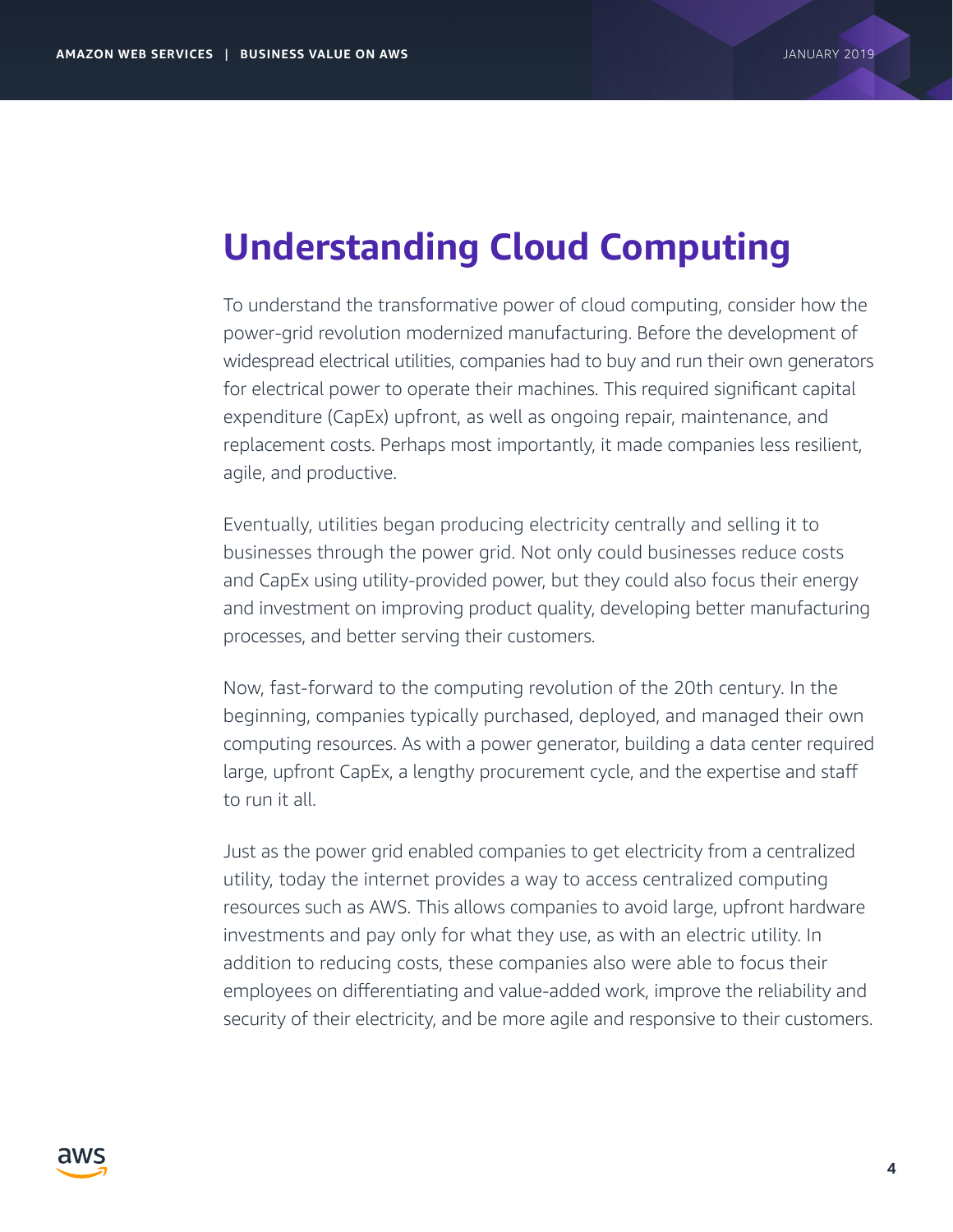# **Introducing the Cloud Value Framework**

The Cloud Value Framework contains four key pillars:



In the following sections, we'll provide additional details on each of the four pillars and how they contribute to cloud value.

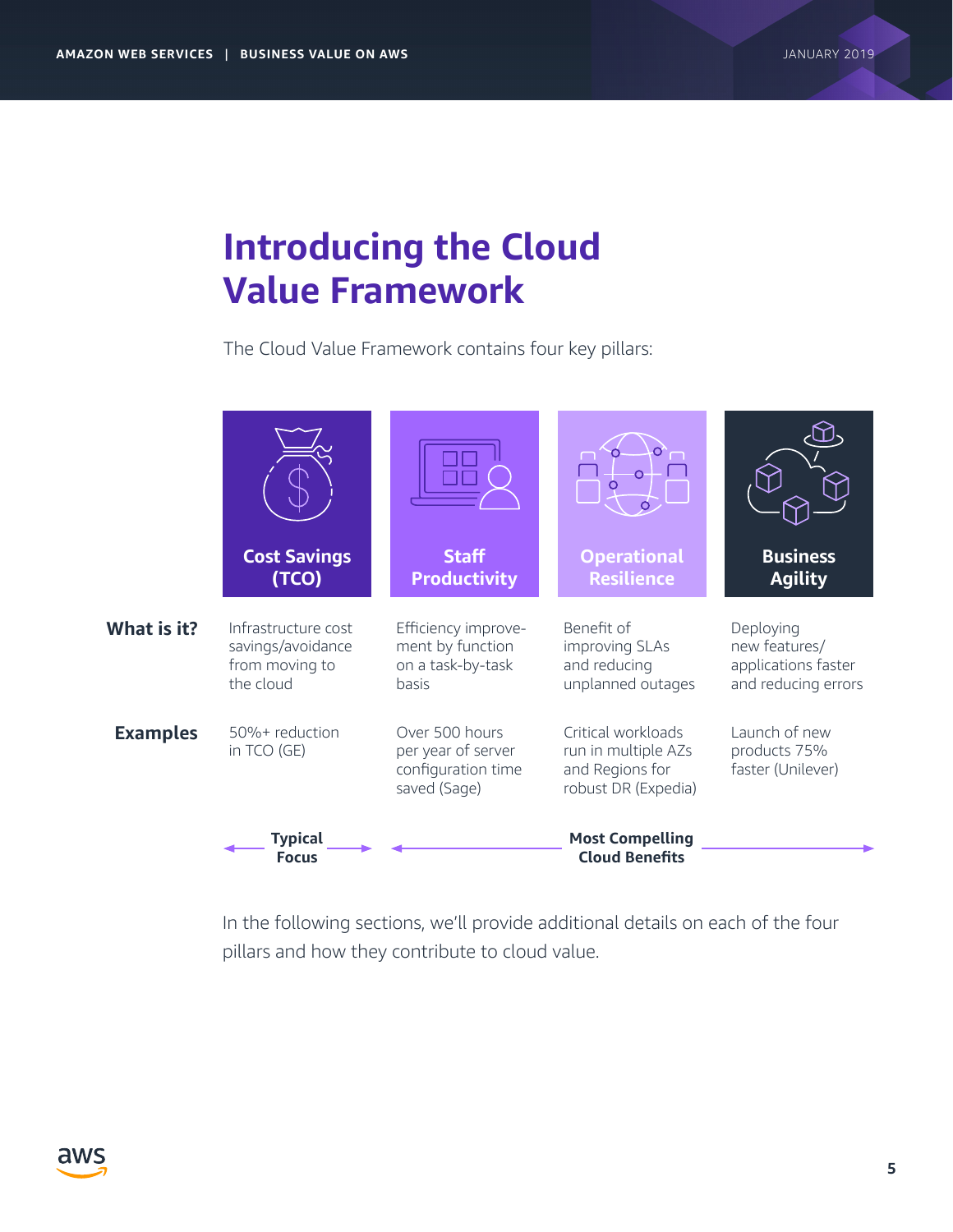#### **Cost Savings**

When it comes to a traditional data center, capacity planning is typically a major challenge. It requires accurately predicting technology needs and procuring equipment typically 6–9 months before it's operational. Additionally, companies usually provision 20–50 percent over peak requirements to avoid services [outages. The Natural Resources Defense Council estimates that average server](https://www.nrdc.org/sites/default/files/data-center-efficiency-assessment-IP.pdf)  utilization is only 12-18 percent.<sup>1</sup>

With the cloud, organizations pay only for what they need. During periods of low usage, they use fewer resources; during periods of peak demand, the system scales to deliver the required performance. Supply and demand are closely matched, eliminating the waste inherent in traditional data center models.

Reducing IT costs associated with owning and managing infrastructure is often the first thing businesses consider when beginning their cloud journey. While each organization is different, cloud cost savings come in two main varieties. First, organizations can save money by not spending it in the first place, avoiding data center–related capex and opex on hardware, software, networking, facilities operations, and upgrades. Because there are typically no minimum commitments required for cloud services, they can stop or start using a service at any time, further increasing cost efficiency.

To maximize cost savings, it is important to build a culture of cost optimization. This means being able to track and manage cloud costs by tagging resources and using AWS tools such as AWS Cost Explorer and AWS Trusted Advisor to identify opportunities to improve utilization and assign responsibility for managing cloud costs. For more information, see the [AWS Cost Optimization webpage](https://aws.amazon.com/pricing/cost-optimization/).

AWS provides pricing models that help organizations save even more money. Using AWS services such as Amazon Elastic Compute Cloud (Amazon EC2) Reserved Instances, organizations can reserve instances upfront and save as much as 75 percent compared to the on-demand price. Amazon EC2 Spot Instances allow organizations to purchase spare computing capacity at up to 90 percent off the on-demand price. And, the more GB stored in or transferred out of AWS, the lower the cost per GB.

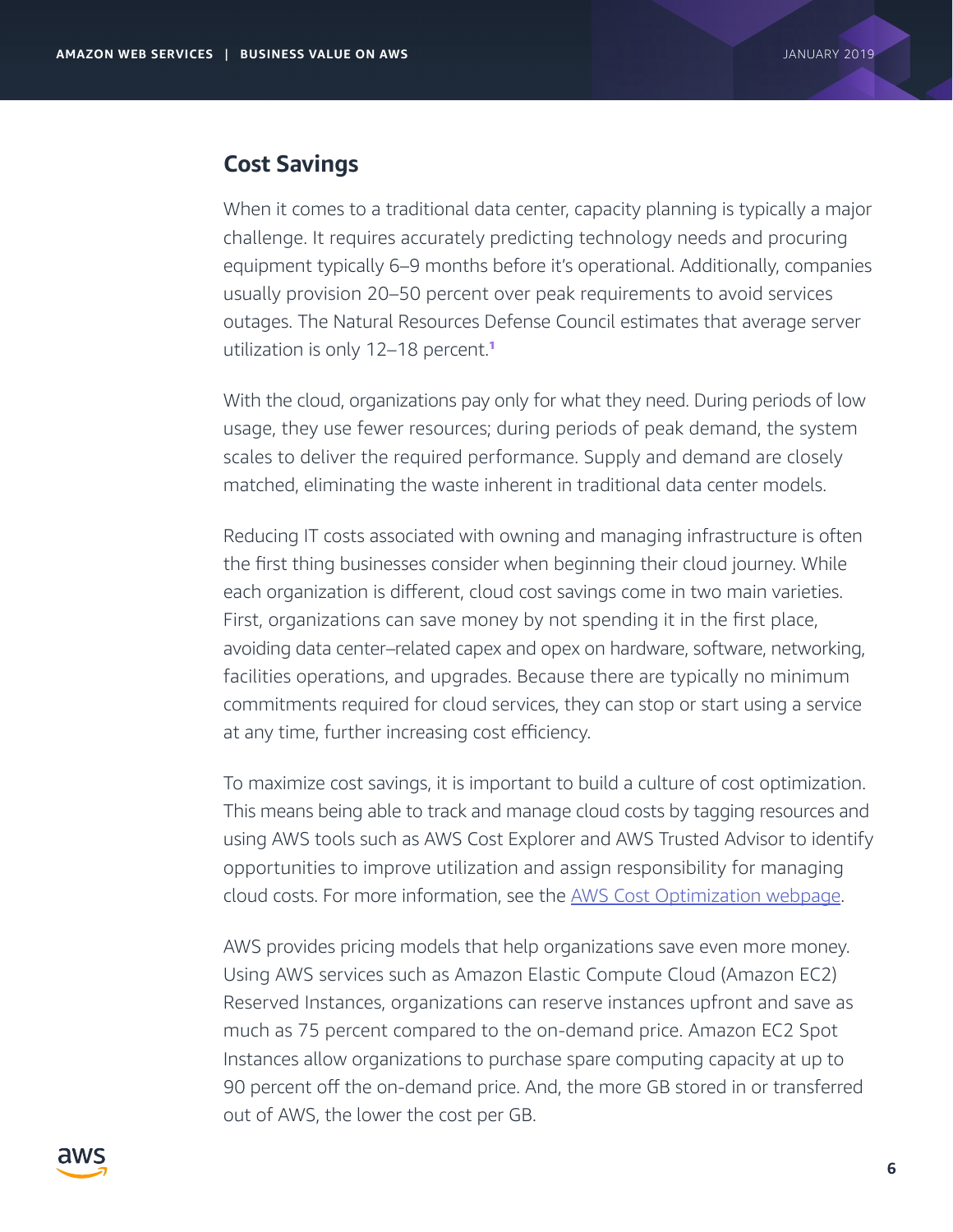In a February 2018 analysis, IDC estimates that AWS customers have a [51 percent lower cost of operations compared to running on-premises](https://pages.awscloud.com/Global_IDC_Enterprise_Whitepaper.html)  infrastructure.<sup>2</sup> Another study, performed by AWS with 500 select customers in July 2018, shows that AWS customers experience a 19 percent reduction in total infrastructure spend after deploying AWS.

#### [Live Nation](https://aws.amazon.com/blogs/media/me-value-realization-study-live-nation-estimated-18-cost-savings-with-awstheir-result-58)

[AWS Independent Study](https://aws.amazon.com/enterprise/executive-insights/content/realizing-business-value-with-aws)

#### **AWS customers have achieved the following cost savings results:**

- [GE Oil & Gas reduced total cost of ownership for its IT services by](https://aws.amazon.com/solutions/case-studies/ge-oil-gas)  52 percent.<sup>3</sup>
- [AdRoll achieved a 75 percent reduction in fixed costs and an](https://aws.amazon.com/solutions/case-studies/adroll-tco)  83 percent reduction in operational costs.<sup>4</sup>
- [Condé Nast reduced costs by 40 percent and increased operational](https://aws.amazon.com/solutions/case-studies/conde-nast)  performance by 30-40 percent.<sup>5</sup>
- [Lionsgate saved 50 percent and \\$1 million over three years.](https://aws.amazon.com/solutions/case-studies/lionsgate)<sup>6</sup>
- [Live Nation estimated an 18% savings, achieved 40% savings](https://aws.amazon.com/blogs/media/me-value-realization-study-live-nation-estimated-18-cost-savings-with-awstheir-result-58)  1 year after their migration, and 58% savings to date.<sup>7</sup>

### **Staff Productivity**

Another way that customers achieve value with AWS is through increased staff productivity. In the data center world, employees spend a lot of time doing work that doesn't differentiate the business. For example, previously, a significant proportion of staff might have been dedicated to procuring, setting up, and maintaining physical servers.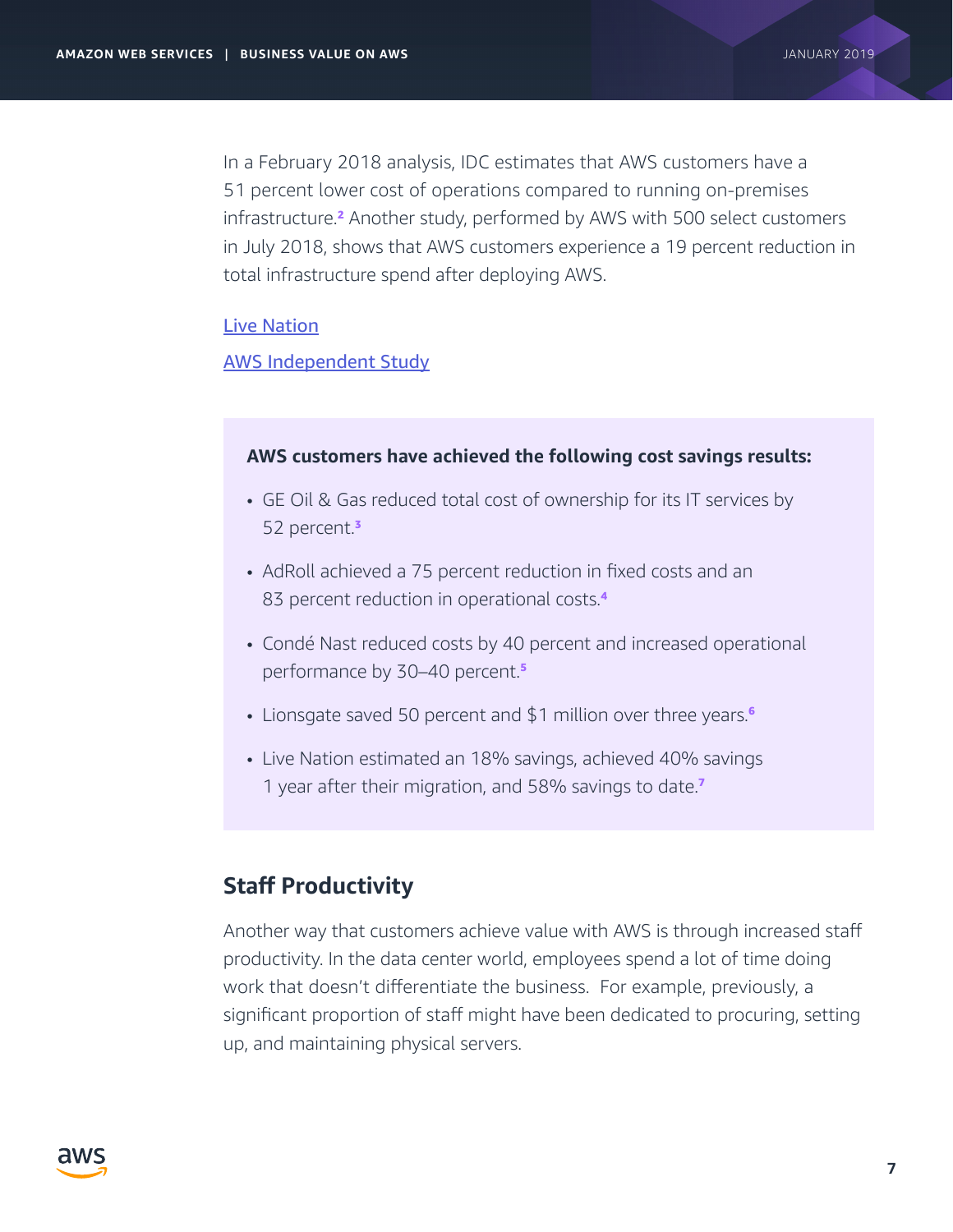With AWS, these responsibilities are reduced or no longer necessary. Organizations can move away from the day-to-day operational headaches associated with managing IT infrastructure. IT expertise can be put to better use doing strategic, differentiating work, such as developing new and improved applications and delivering a better user experience.

The cloud also lends itself to modern software engineering approaches. These include continuous integration/continuous deployment, microservices architecture, automated testing, and blue/green deployments that test application code in a separate environment before moving it to production. Development and test environments can be provisioned and deprovisioned in seconds to meet the evolving needs of a business. This transformation can significantly reduce time-to-market for applications and services. For example, [Expedia has migrated and re-architected its travel platform onto AWS, allowing](https://aws.amazon.com/solutions/case-studies/expedia)  it to now deploy over 2,000 times per day. $8$ 

IDC reports IT infrastructure staff efficiency improvements averaging 62 percent for organizations adopting AWS. AWS benchmarking shows that, on average, AWS customers are able to manage twice as many virtual machines and 1.8 times as many TB of data per staff member compared to using on-premises IT.

### **The following are examples of AWS customers that have achieved or expect to achieve efficiency improvements:**

- [NewLog Consulting saved 50 percent in administrative labor tasks.](https://aws.amazon.com/solutions/case-studies/newlog-consulting)<sup>9</sup>
- [Intuit expects to save the 60 percent of IT staff time spent on data](https://aws.amazon.com/solutions/case-studies/intuit-cloud-migration)  proliferation, lack of standards, and security hardening.<sup>10</sup>
- [AdRoll saved \\$3 million in staffing costs and re-focused 20 engineers](https://aws.amazon.com/solutions/case-studies/adroll)  on its core application.<sup>11</sup>

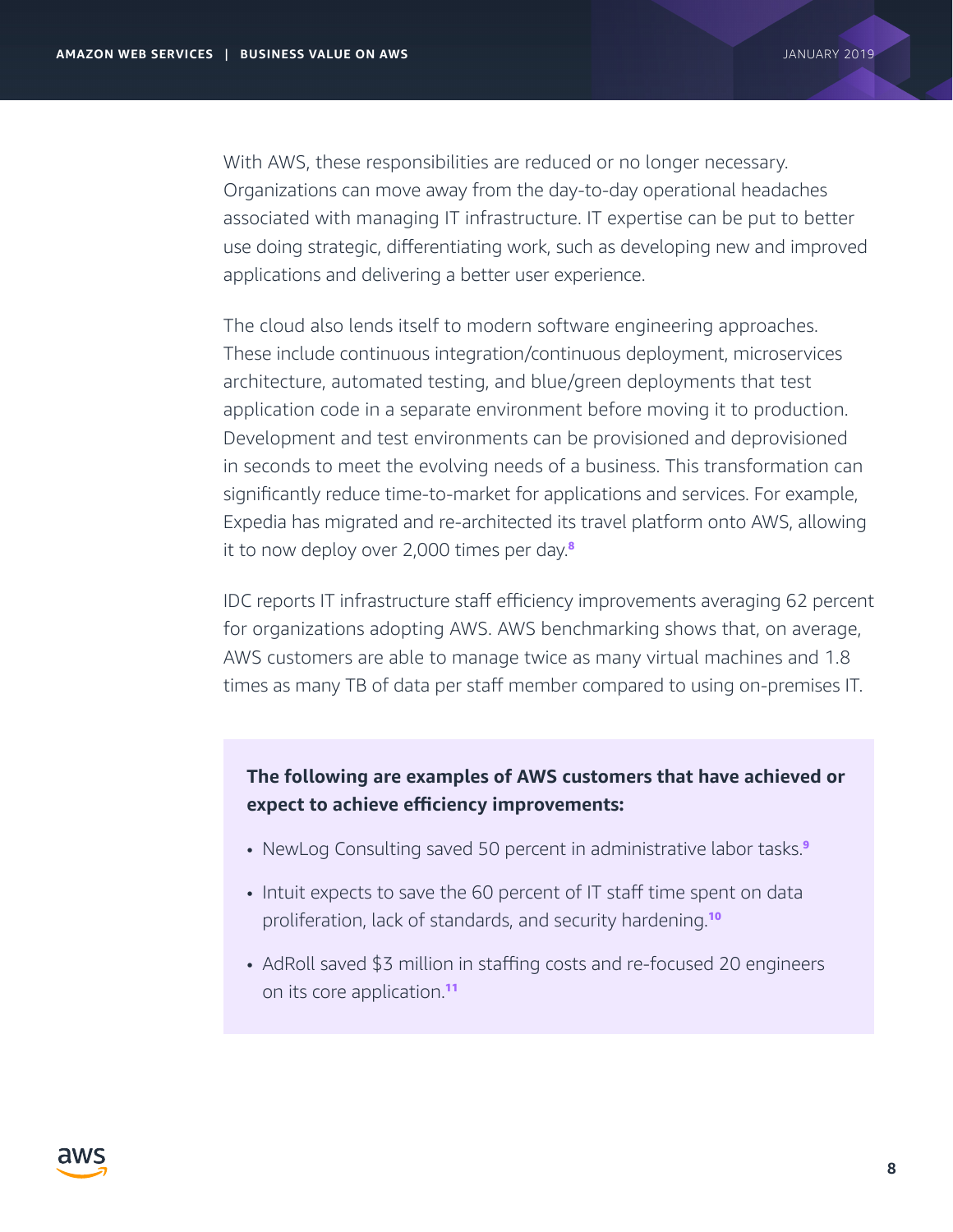#### **Operational Resilience**

Unplanned outages due to security breaches, hardware failures, software glitches, or human error can be very expensive. For example, one IDC study – "DevOps and the Cost of Downtime: Fortune 1000 Best Practice Metrics Quantified" – places the average annual cost of downtime for Fortune 1000 companies at \$1.25–\$2.5 billion per year. A critical application failure can cost \$500,000–\$1 million per hour. Using cloud services can increase operational resilience and avoid these high costs of IT disruption. There are four key areas in which AWS helps organizations improve operational resilience: infrastructure, operations, security, and software.

First, AWS provides a highly resilient infrastructure to protect against hardware failures, natural disasters, and power outages. Each AWS Availability Zone is redundantly connected to multiple Tier 1 network providers, virtually eliminating the possibility of network outages. Every compute instance is served by two independent power sources, each with utility, UPS, and backup-generator power. These approaches are standard with AWS but would be costly and complex to implement in an on-premises data center.

Second, from an operations perspective, AWS enables organizations to automate error-prone human elements with tools such as AWS CloudFormation and AWS Service Catalog, which enable highly repeatable deployment of proven configurations. It provides system-wide visibility into utilization, performance, and operational metrics to identify and address issues quickly, helping reduce the complexity of operations while improving the ability to meet service level agreements (SLAs) and keep the business running smoothly.

Third, AWS supports high levels of security. Protecting against ever-evolving threats requires constant vigilance, and the cost of a breach can be significant. AWS continuously applies best-of-breed protections to our global infrastructure. AWS automation and tools help to mitigate security risks such as denial-of-service attacks. With AWS Identity and Access Management (AWS IAM), organizations can securely control access to AWS services and resources, eliminating threats created by rogue servers or unauthorized users. With more than 30 certifications and accreditations, AWS provides a foundation for building compliance-ready applications and services.

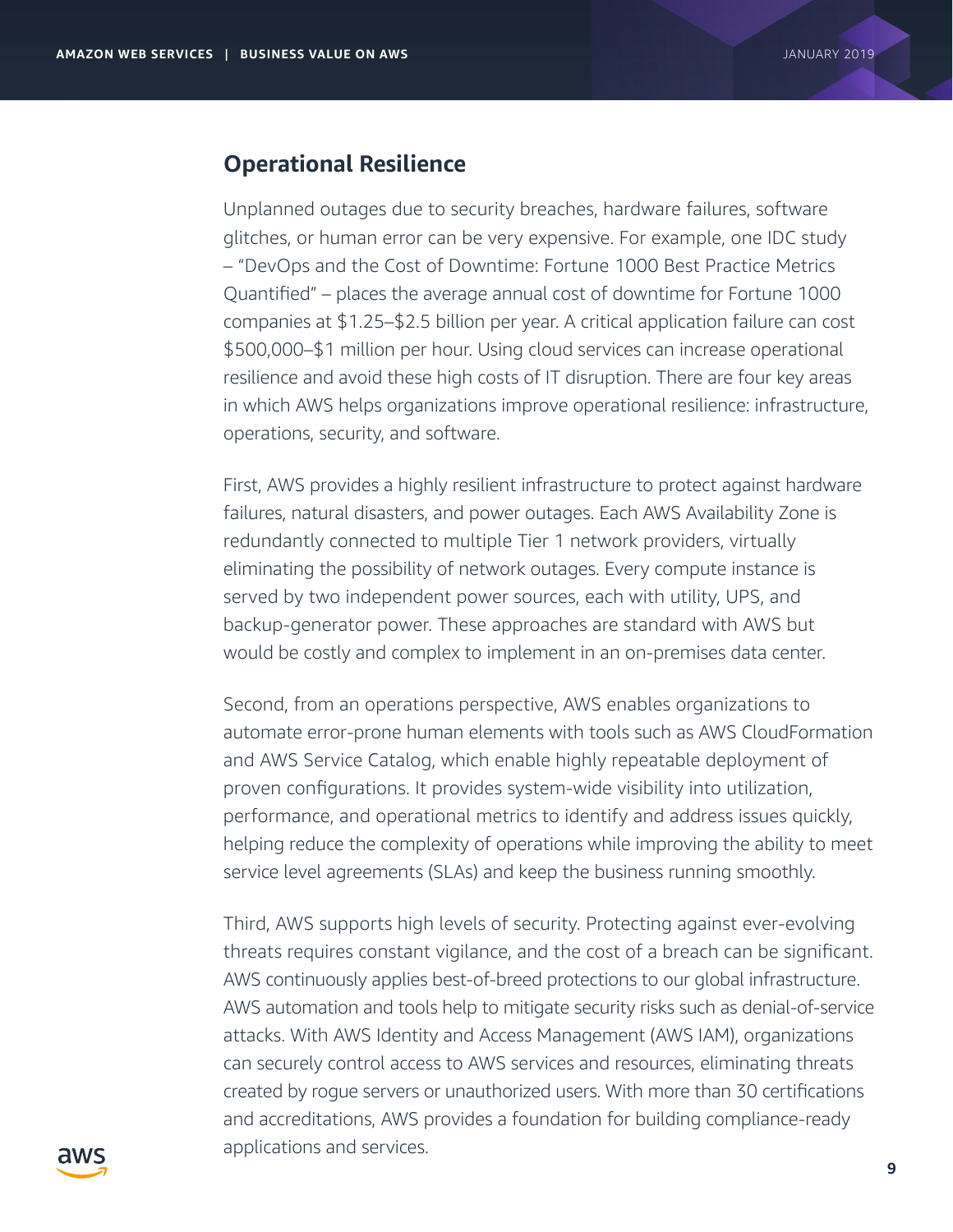Finally, AWS provides mechanisms for reducing the likelihood of software issues that could cause outages. Automation of the continuous integration/continuous delivery workflow can be accomplished using services like AWS CodeDeploy and AWS Code Pipeline. For ultimate peace of mind, [AWS Managed Services](https://aws.amazon.com/managed-services/) automates common activities such as change requests, monitoring, patch management, security, and backup services, and provides full-lifecycle services to provision, run, and support infrastructure.

IDC found a 94 percent reduction in unplanned downtime for AWS customers versus their previous on-premises implementations. Further AWS research shows that AWS customers experience an average reduction in monthly incidents per app of 43.4%, in critical P1/P0 incidents of 48.7 percent and reduction in security incidents of 36.1 percent. The benefit of reduced incident volumes is further compounded, as mean time to resolution also drops by 27.7 percent after adopting AWS.

#### **AWS customers have achieved these resilience gains:**

### **"We believe [AWS] enables us to operate more securely in the public cloud than we can in our own data centers."**

*— Rob Alexander, Chief Information Officer, Capital One*

- [Medstar rebuilt its patient engagement portal on AWS and reduced](https://aws.amazon.com/solutions/case-studies/medstar-health)  downtime from 120 minutes per month to less than five.<sup>12</sup>
- [Trainline migrated all workloads to AWS to reduce downtime by](https://aws.amazon.com/solutions/case-studies/trainline)  60 percent, achieving annual savings of  $£1.2$  million.<sup>13</sup>
- Travelstart reduced downtime by 25% and has grown into [emerging markets while reducing operational costs by 43 percent.](https://aws.amazon.com/solutions/case-studies/travelstart)<sup>14</sup>
- [Live Nation increased availability from 3 9s to 5 9s.](https://aws.amazon.com/blogs/media/me-value-realization-study-live-nation-estimated-18-cost-savings-with-awstheir-result-58)<sup>15</sup>
- [Convertale increased system availability to 99.965 percent,](https://aws.amazon.com/solutions/case-studies/convertale)  compared to 98 percent on its on-premises setup.16

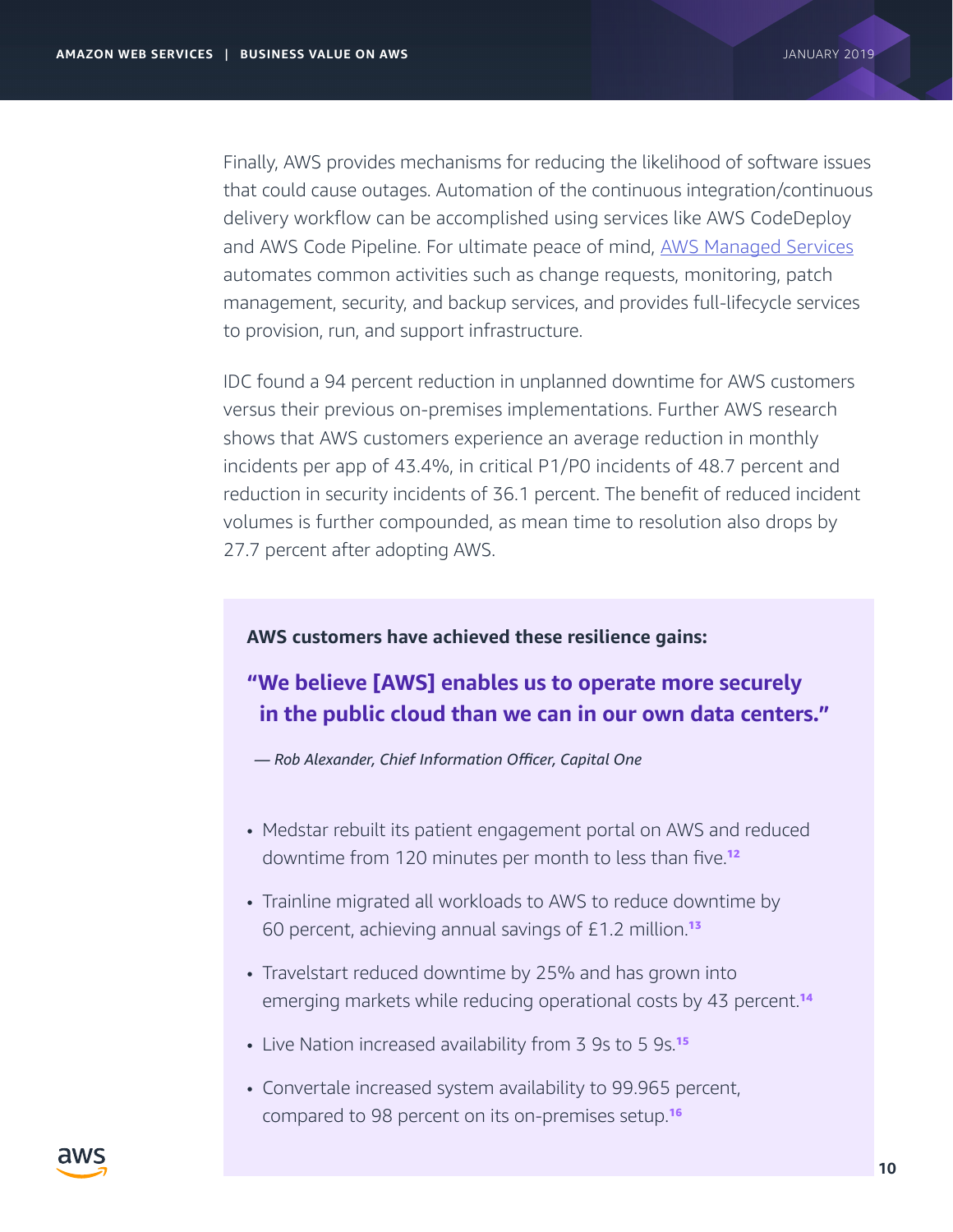#### **Business Agility**

The traditional IT model places constraints on innovation. If a team wants to develop a new application or service, it needs to provision resources to do so. This requires additional time and money, slows time-to-market and cuts into innovation budgets. The cost of failure is another potential roadblock. For example, if a company using an on-premises infrastructure tries and fails to launch a new product, it still must support the hardware it purchased for the project.

With the cloud, developers can instantly provision resources and begin writing code. They don't have to wait to get the budget to deploy a full infrastructure stack just to try something new because the cloud supports a rapid, agile approach to IT that drives competitive advantage. They can avoid costs because they can shut down instances when they are no longer needed.

In a talk at the AWS Summit Series, Morningstar Chief Technology Officer Mitchell Shue highlighted the broader business benefits of the cloud, saying,

### **"We're super excited about cost efficiencies, but [we're even more excited about creating a frictionless](https://www.youtube.com/watch?v=vhNvhJGOhSw&ab_channel=AmazonWebServices)  developer experience that spurs innovation and increases productivity."**<sup>17</sup>

In other words, cost savings are the beginning of business value.

Simply put, adopting AWS helps business move faster, whether that means getting innovative products to market before competitors, taking advantage of fresh opportunities, quickly expanding to new geographies, accelerating M&A, or increasing the pace of experimentation. In a digital economy, IT is the enabler of all these capabilities.

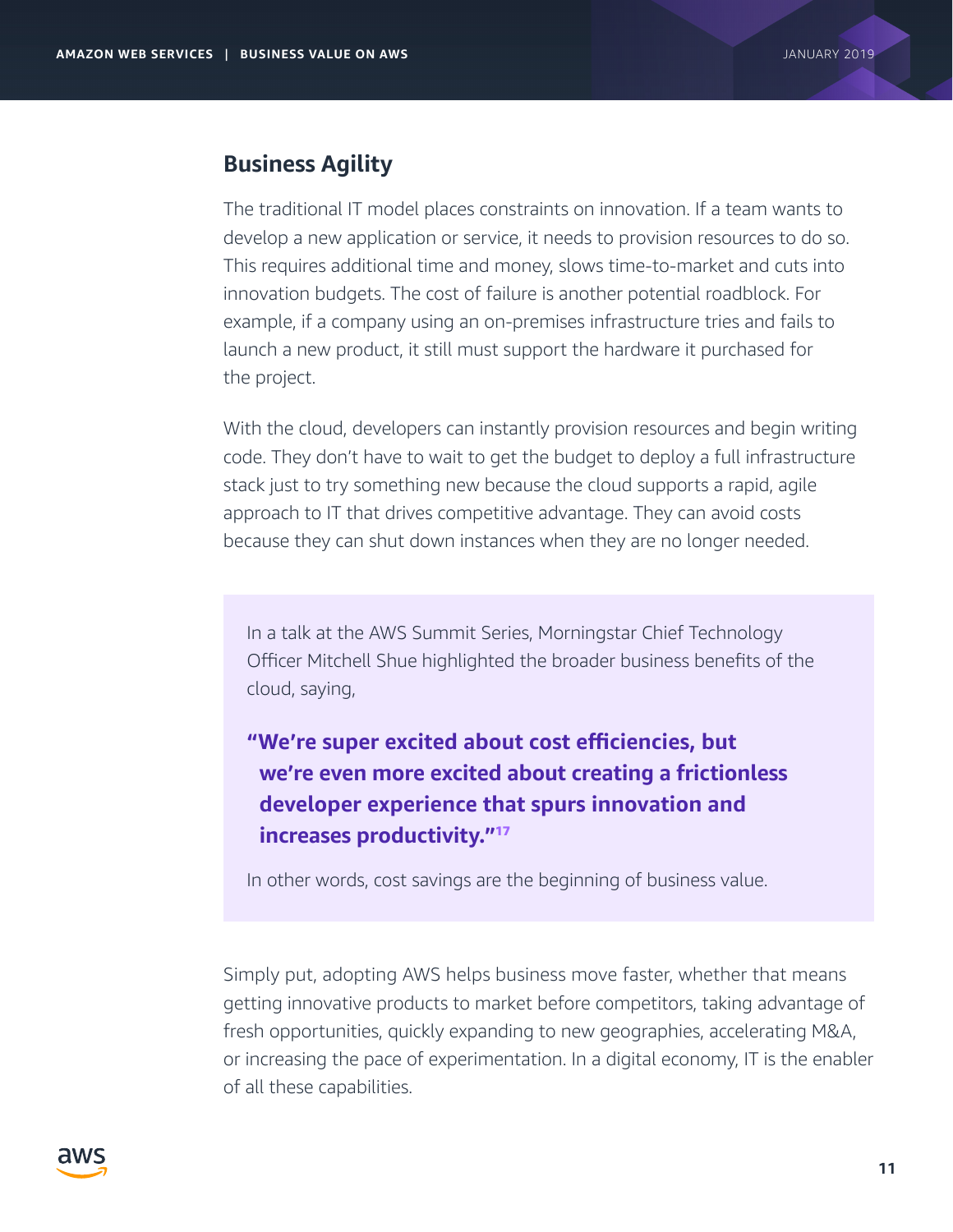In a cloud environment, the risk of trying new things is greatly reduced. For example, if an organization can try 20 ideas on inexpensive cloud development and test infrastructure (which can be deployed in minutes on AWS), deploy 10 of them to production, and keep only two of them over the long term, it can do so with only a fraction of the waste that would be incurred attempting to do so with an inflexible on-premises environment. When an initiative takes flight, scaling up infrastructure to meet demand becomes a simple exercise. IDC estimates that using AWS can result in 25 percent higher developer productivity and enable the delivery of 3x as many features compared to on-premises environments.

The cost of failure is also reduced in the cloud. When initiatives fail, as they so often do, that failure is far less costly because organizations can quickly, easily shut down instances.

AWS research supports these findings, showing that AWS customers save an average of 2.5 months in time-to-market when launching new applications on AWS, while also offering 26.4 percent more new features, updates, and fixes per release. Applications moved to AWS receive significantly higher user satisfaction scores on a 10-point scale, rising from 7.0 to 8.8 for employees and from 6.8 to 8.8 for customers.

#### **AWS customers have achieved transformative benefits to business agility:**

- McDonald's launched its Home Delivery Platform on AWS with a [microservices architecture allowing it to scale to 20,000 orders per](https://aws.amazon.com/solutions/case-studies/mcdonalds-home-delivery)  second with less than 100-millisecond latency.<sup>18</sup>
- [Bristol-Meyers Squibb gained the ability to run simulations 98 percent](https://aws.amazon.com/solutions/case-studies/bristol-myers-squibb)  faster, reducing the cost of clinical trials and improving conditions for patients.<sup>19</sup>
- [Unilever can launch new projects 75 percent faster.](https://aws.amazon.com/solutions/case-studies/unilever)<sup>20</sup>
- [Dow Jones increased its product development velocity by 30 percent.](https://aws.amazon.com/solutions/case-studies/dow-jones)<sup>21</sup>
- [Lionsgate used AWS to reduce the time required to deploy](https://aws.amazon.com/solutions/case-studies/lionsgate)  infrastructure from weeks to days or hours.<sup>22</sup>

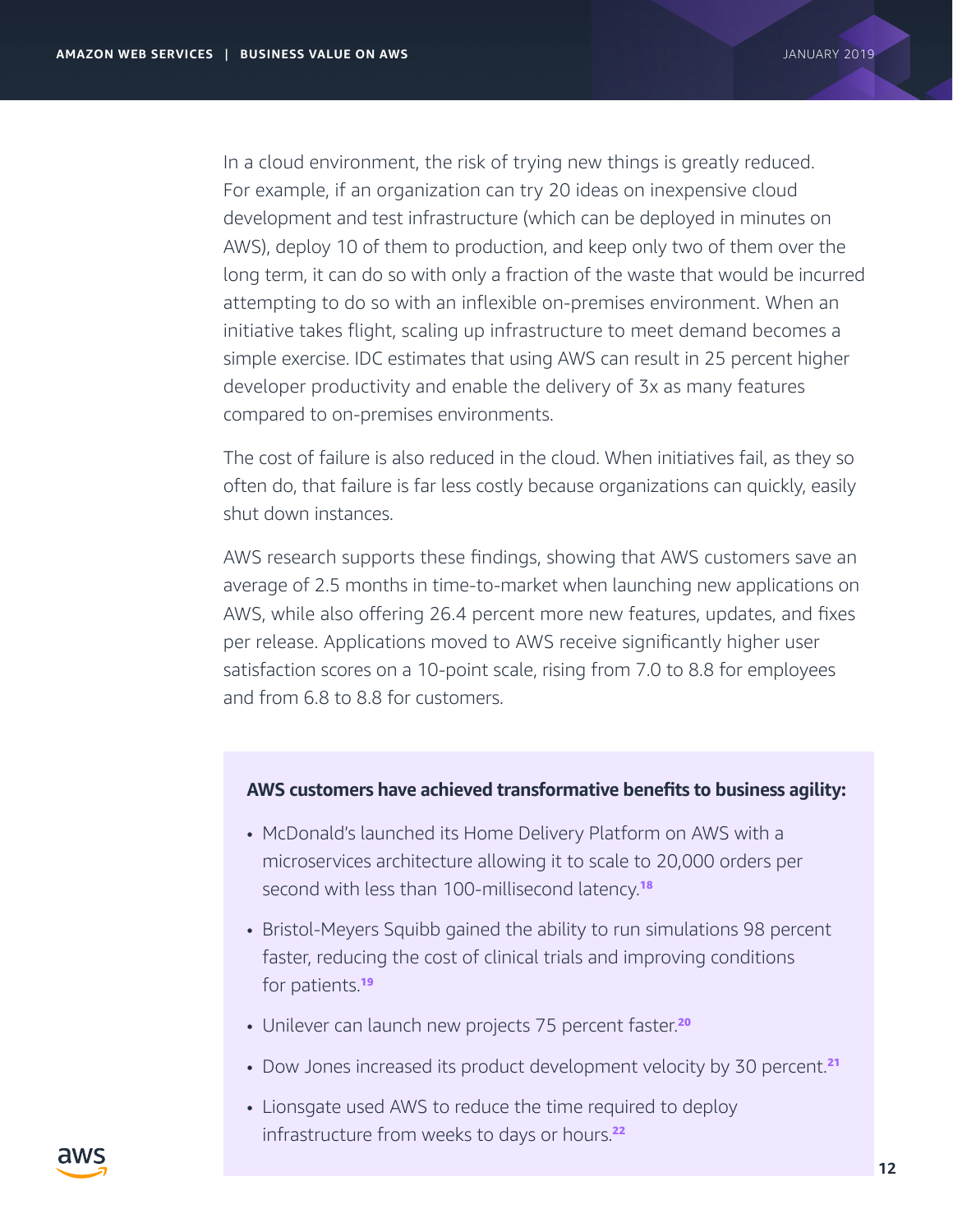**"Speed is time, speed is money. Our projects no longer last years, they last months. Which means that we can deliver new features, new services, new products to our customers much faster than we had before."**

*— Alan Williams, Enterprise Architect, Autodesk*

**"Our developers are able to start small Amazon EC2 instances to do proofs of concepts. The successful ones are then rolled into production and merged with larger instances. This wasn't feasible under the model of purchasing new servers for conceptual ideas."**

*— Adrian Payne, Manager of Online Services, Indianapolis Motor Speedway*

**"With traditional infrastructure, it can take weeks to get a server procured, delivered, and running. With the AWS Cloud, we can provision resources as we need them."**

*— Denise Taylor, Chief Information Officer, Anshutz Entertainment Group*

# Conclusion

The cloud is driving innovation for businesses of all shapes and sizes, across different industries and geographies. The cloud increases cost savings, staff productivity, operational resilience, and business agility. All these elements work together to help businesses achieve differentiation, accelerate innovation, and make the most of the talent inside an organization. AWS removes obstacles to digital transformation and enhances the ability of organizations to compete and succeed in a fast-moving business environment.